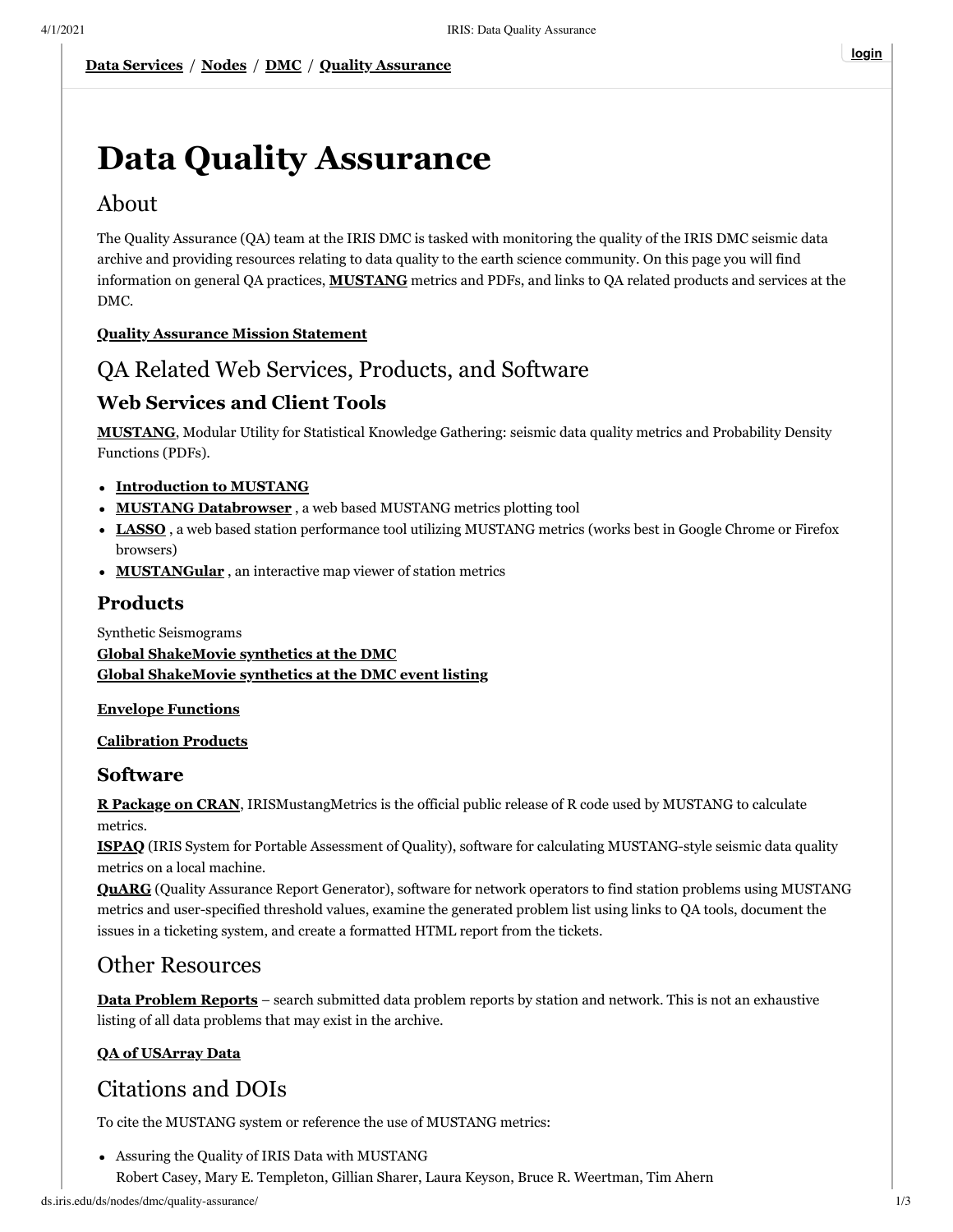Seismological Research Letters (2018) 89 (2A): 630-639. DOI: **<https://doi.org/10.1785/0220170191>**

# Contact Us

There is a Message Center List available to provide a forum for QA discussion by the community (subscription required):

#### **<http://ds.iris.edu/message-center/topic/mustang-users/>**

And a Message Center List for MUSTANG-related announcements (including service outages and downtimes, etc.):

#### **<http://ds.iris.edu/message-center/topic/mustang-qa/>**

Issues regarding Quality Assurance at the IRIS DMC can be addressed to this Message Center List :

#### **<http://ds.iris.edu/message-center/topic/qa-issues/>**

IRIS DMC QA Staff can be contacted directly at:

#### **[dmc\\_qa@iris.washington.edu](mailto:dmc_qa@iris.washington.edu)**

## News

(2020-11-18) We are pleased to announce the release of QuARG, the Quality Assurance Report Generator, available through the iris-edu GitHub repository: **<https://github.com/iris-edu/quarg>**. This utility creates a Quality Assurance report, intended for network operators who want and need to have an understanding of the health of the stations in their network. This utility creates a Quality Assurance report, intended for network operators who want and need to have an understanding of the health of the stations in their network. The report calls attention to underperforming or broken stations so that time and resources can be prioritized as they are allocated for improving the quality of the network.

QuARG is a python-based utility that walks the user through the process of creating a quality assurance report. This process follows 4 broad steps:

1. It utilizes **[MUSTANG metrics](http://service.iris.edu/mustang/)** available through our web services, or alternately metrics generated using **[ISPAQ](https://github.com/iris-edu/ispaq)** (using ISPAQ 3.0, available soon), to find and highlight potential problems in the data by flagging days that exceed user configurable threshold values. By using the pre-computed metrics, it reduces the amount of time that an analyst has to spend scanning the data for problems. It can also find issues that would otherwise go undetected by the eye.

2. Users then analyze the list of potential issues to determine if these are data quality problems that should be included in the report. QuARG makes it easy to keep track of which issues have been investigated, keep notes on what the analyst has found, and link to a slew of QA tools, such as waveform plots, metric plots, and Probability Density Function (PDF) plots, to make it easier to understand the problem.

3. From there, users create tickets that describe the problem. Tickets can be created in QuARG, or in an external ticketing system if the analysts have one that they already use.

4. These tickets, which track problems as they arise and can be updated when they are fixed, are then used to create a nicely formatted HTML quality assurance report.

Full documentation can be read at **<https://iris-edu.github.io/quarg/>**.

(2020-06-23) We are pleased to announce the addition of three new metrics to MUSTANG: max\_range, sample\_rate\_channel, and sample\_rate\_resp. We are now computing these metrics for incoming data and have begun the process of calculating values back through the data archive. Full descriptions of these metrics can be found at these links:

**max** range: calculates the difference between the largest and smallest sample value in a 5 minute rolling window and returns the largest value encountered within a 24-hour timespan.

**sample rate channel:** A boolean measurement that returns 0 if miniSEED and channel sample rates agree within 1%, or 1 if they disagree.

**sample** rate resp: A boolean measurement that returns o if miniSEED and response-derived sample rates agree within 15%, or 1 if they disagrees.